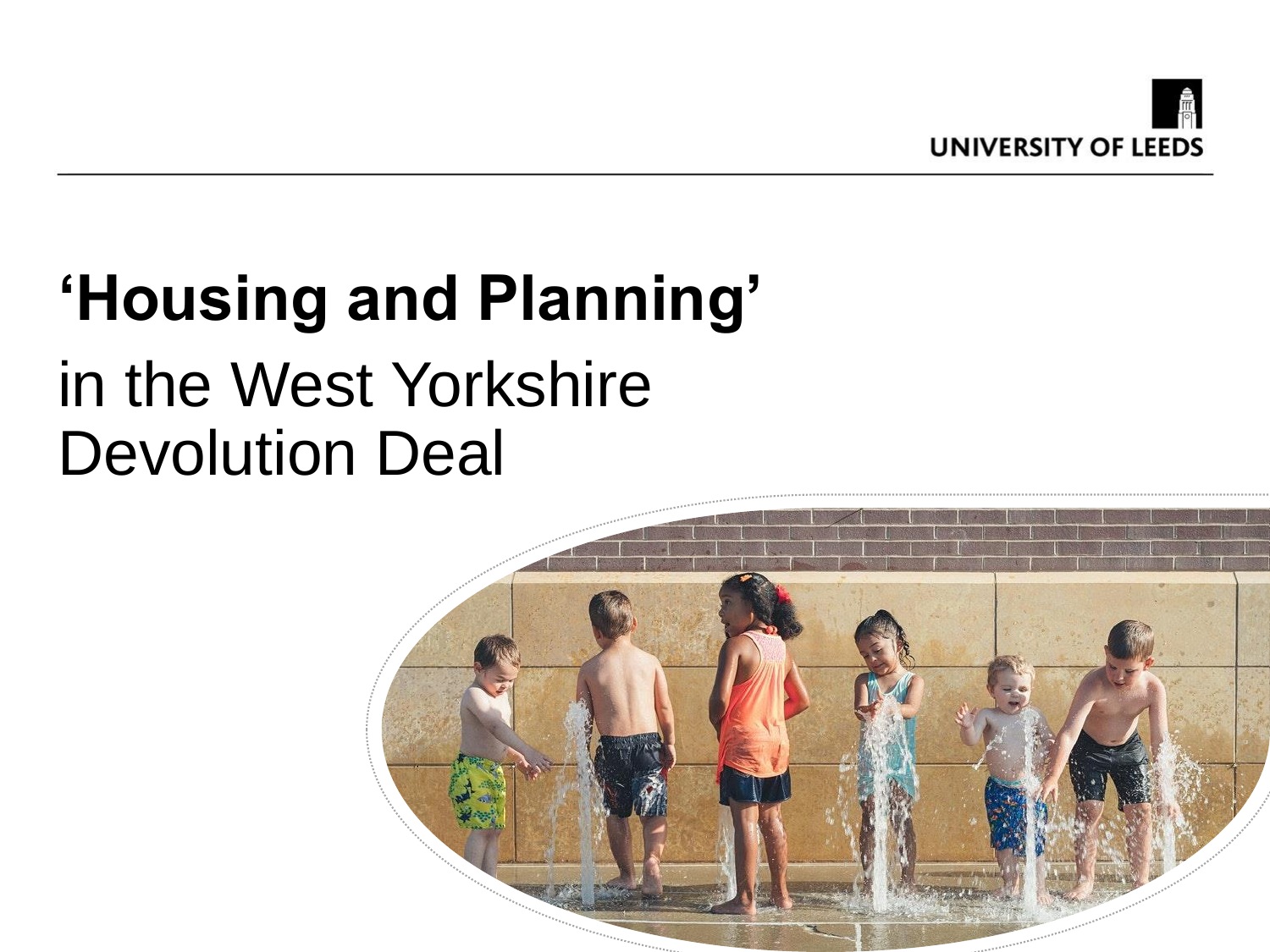

#### **My perspective on:**

- Existing power of WYCA over housing and planning
- Proposed powers of WYMCA over housing and planning
- Some thoughts on the Devolution Deal



**Live in Leeds**

**PhD researcher**

**Urban planner**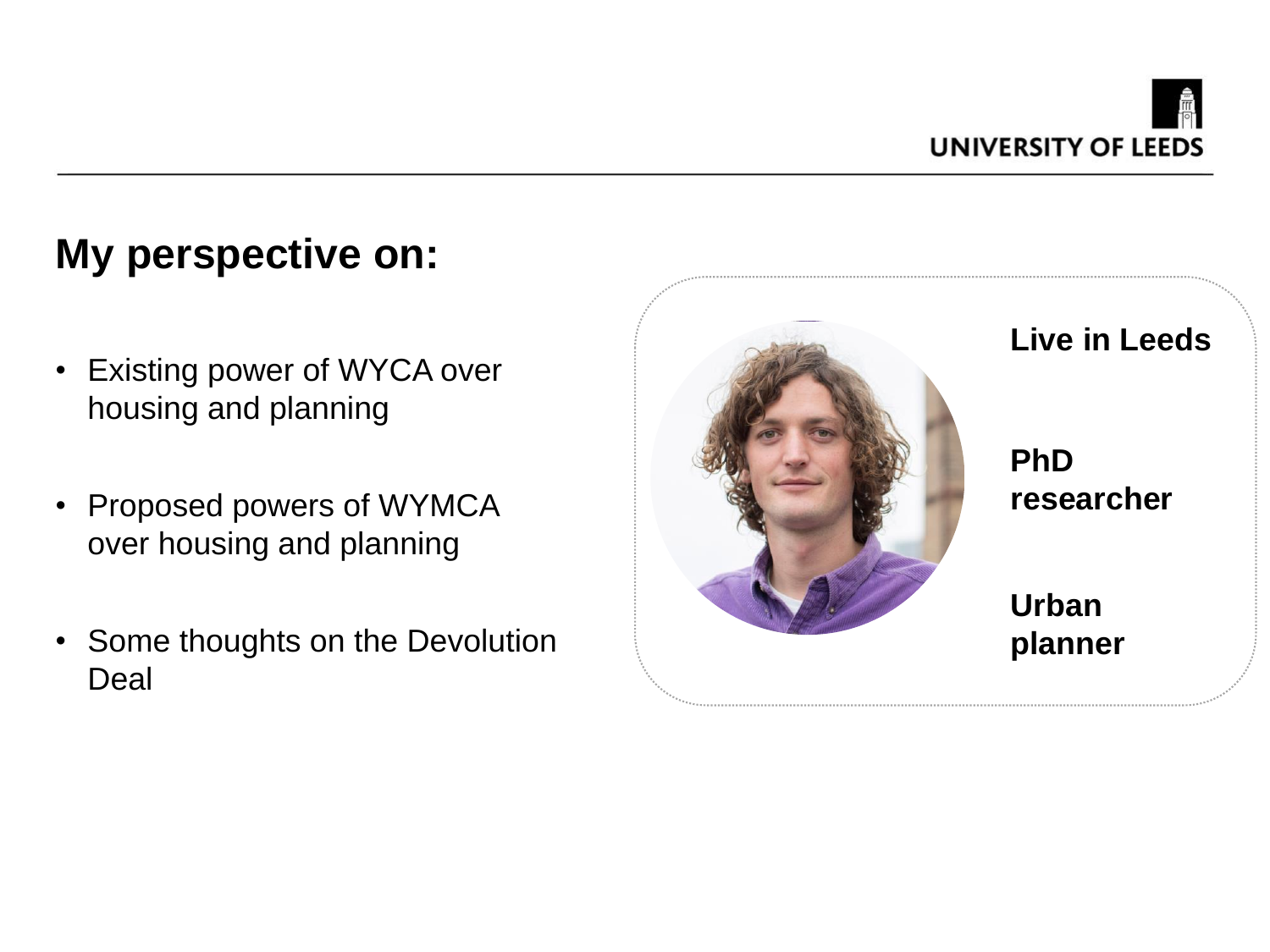## **Existing power over** housing and planning

- WYCA is a collaboration between the 5 local authorities and the Leeds City Region LEP
- WYCA has coordinated economic development/regeneration and investment in housing
- The 5 **Local Authorities currently control housing and planning**

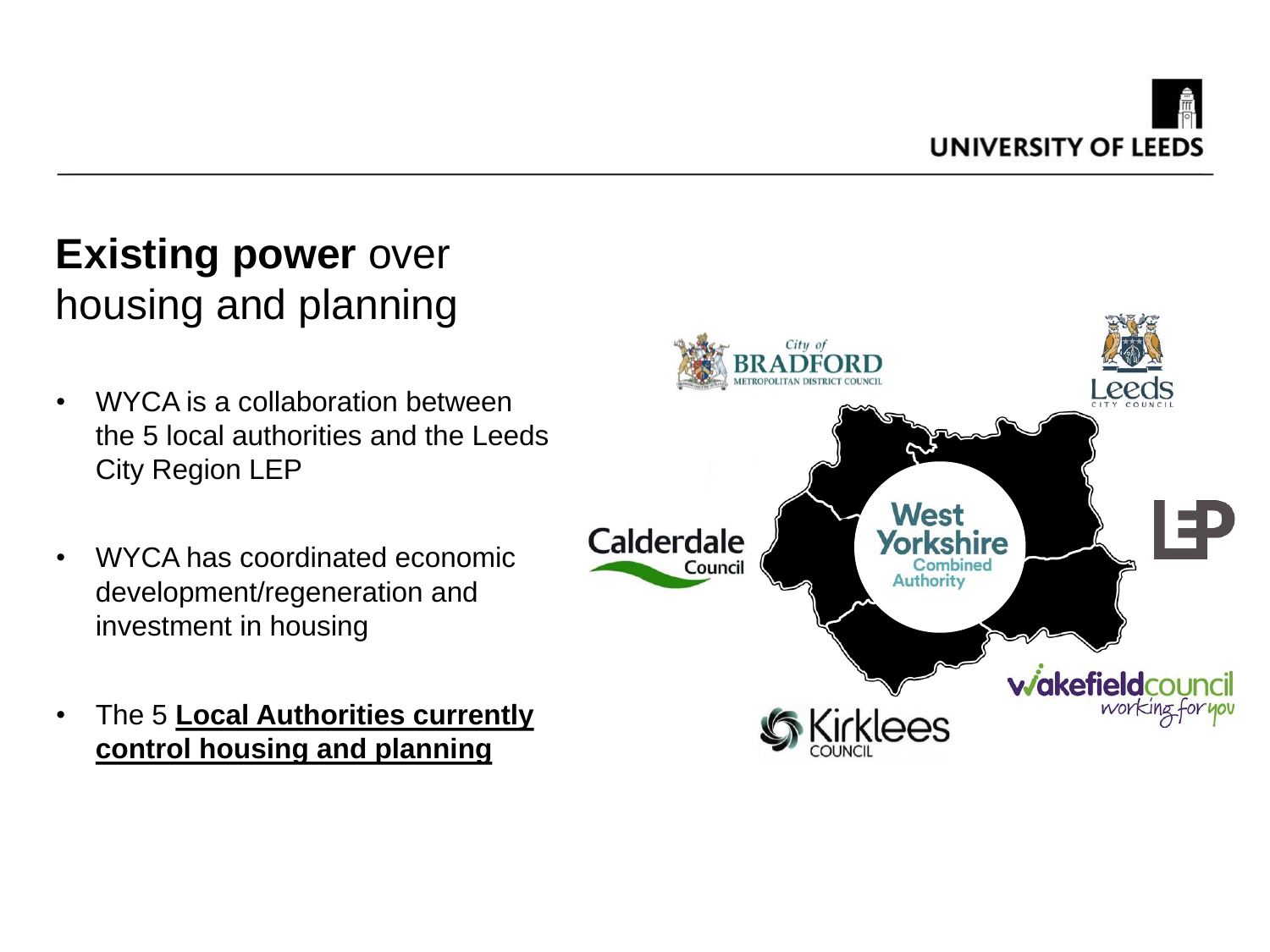

## Proposed Mayoral powers over **housing**

Acquire and dispose of land, use of **Compulsory Purchase Orders**

Bid for the **Brownfield Housing Fund** (£400m in March 2020 Budget)

| <b>West Yorkshire Devolution Deal</b>                                                                                                                                                                                                                                          |                                                                  |
|--------------------------------------------------------------------------------------------------------------------------------------------------------------------------------------------------------------------------------------------------------------------------------|------------------------------------------------------------------|
| Subject to ratification of the deal by all partners and the statutory<br>requirements referred to within this document, including the consent of all<br>councils affected and parliamentary approval of the secondary legislation<br>implementing the provisions of this Deal. |                                                                  |
| 1 Treasurv                                                                                                                                                                                                                                                                     | Ministry of Housing,<br>Communities &<br><b>Local Government</b> |
| City of<br><b>ITAN DISTRICT</b>                                                                                                                                                                                                                                                | Calderdale<br>Council                                            |
| Kirklees                                                                                                                                                                                                                                                                       |                                                                  |
| <b><i><u>v/akefie</u></i></b>                                                                                                                                                                                                                                                  |                                                                  |
|                                                                                                                                                                                                                                                                                | 1                                                                |

Designate **Mayoral Development Areas** and create **Mayoral Development Corporations** 

Establish a **Strategic Place Partnership** with Homes England to identify housing opportunities (£3.2m for 2020/21 and 2021/22)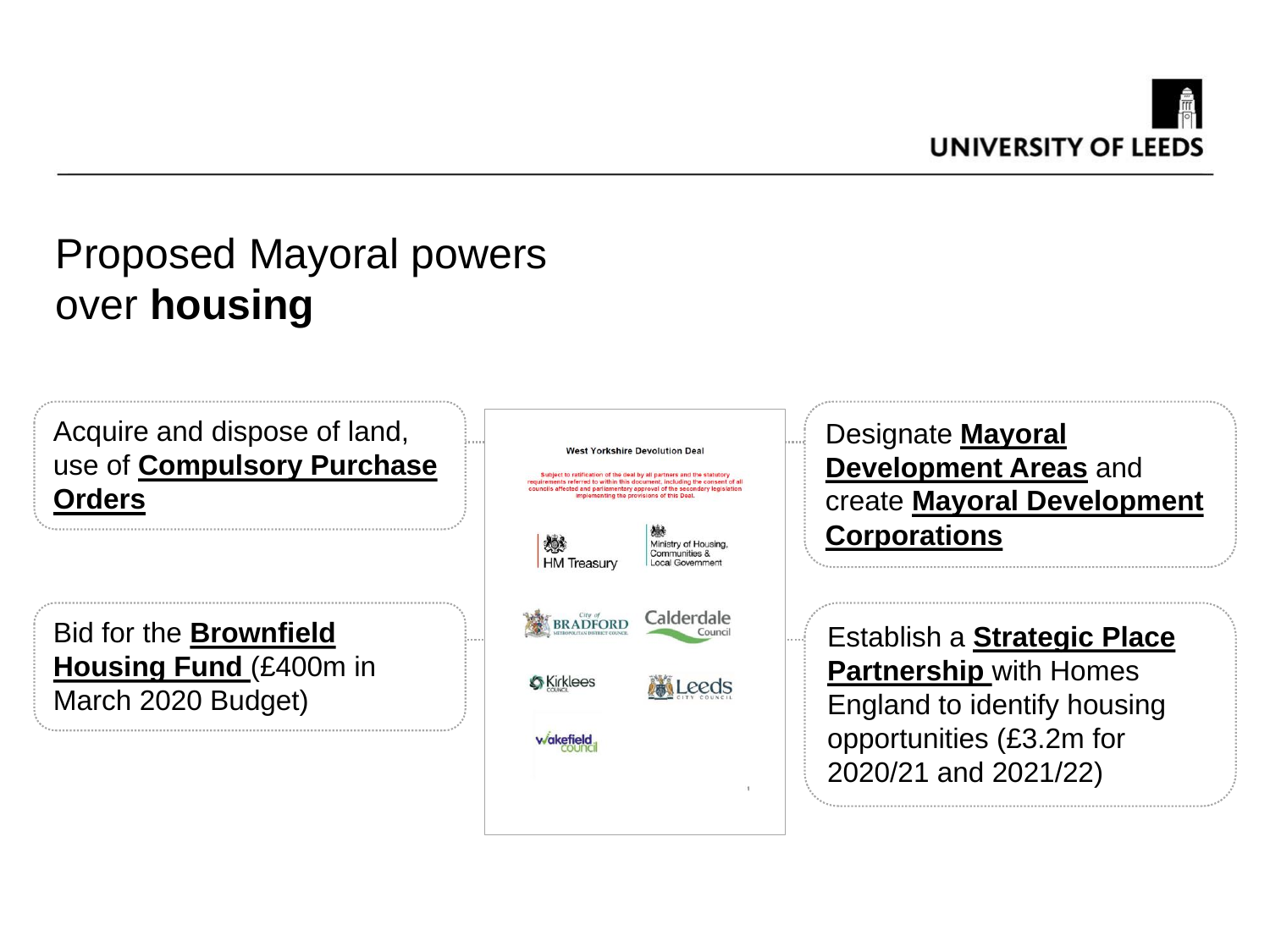

## Proposed Mayoral powers over **planning**

Power to produce a **Spatial Development Strategy** for West Yorkshire

Intended to coordinate landuse, transport and environmental planning to reduce carbon emissions & tackle climate emergency